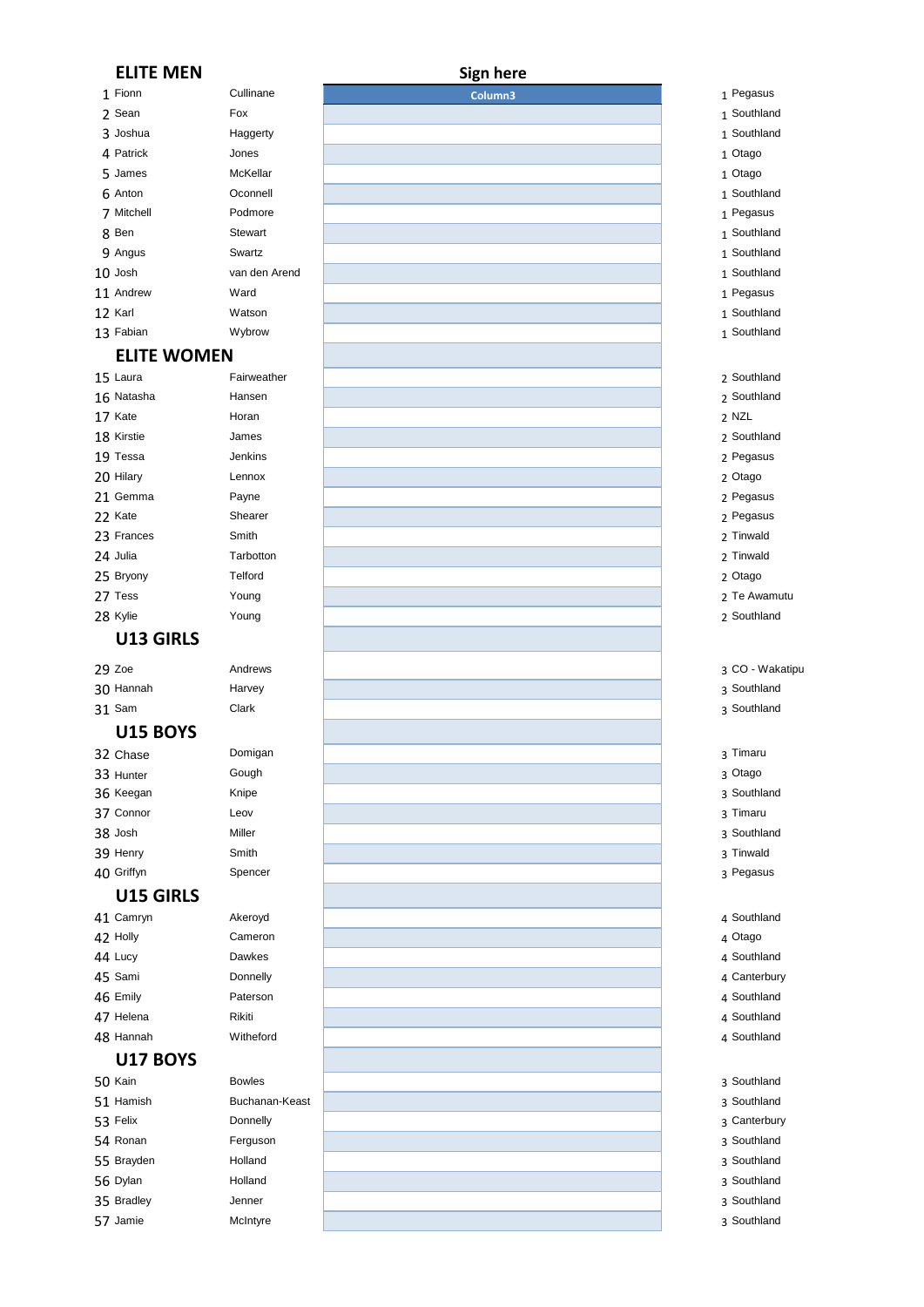#### Southland

#### Samuel Miller 59 Mitchell Morris Taz O'Connell

- 61 Nepia **Ruwhiu**  Joshua Scott 63 Ewan Syme
- Matthew Trenchard
- Southland
- Southland
- Southland
- Papanui
- Otago
- Canterbury

# **U17 GIRLS**

#### CO - Wakatipu

| 65 Ellesse   | Andrews        |
|--------------|----------------|
| 66 Georgia   | <b>Bushell</b> |
| 67 India     | Domigan        |
| 68 Megan     | Foley          |
| 69 Madeleine | Gough          |
| 70 Brooke    | Hargest        |
| 71 Chloe     | Jenkins        |
| 72 Tayla     | Lumsden        |
| 73 Nicole    | Marshall       |
| 74 Sammi     | Ogle           |
| 75 Olivia    | Reiber         |
| 76 Kate      | Ward           |

## **U19 MEN**

- Canterbury
- Timaru
- Otago
- Otago
- Southland
- Pegasus
- Southland
- Southland
- Canterbury
- Pegasus
- Pegasus
- Southland
- Manawatu
- Manukau
- Pegasus
- Manawatu
- Pegasus
- Pegasus
- Canterbury
- Southland
- Otago
- Pegasus
- Southland
- Southland
- Southland
- Pegasus
- Southland
- Southland
- Southland
- Southland
- Pegasus
- Southland
- Taupo
- Taupo
- 

 Ruby 103 Rose Marshall-Lee Sarah Sarah Ownsworth 106 Madeleine 107 Olivia 108 Bailey 109 Makayla 110 Isabella **MM1** 112 Craig

113 Andrew

Brett

| Knight     |
|------------|
| Marshall-L |
| McLeod     |
| Ownswortl  |
| Park       |
| Podmore    |
| Saville    |
| Smith      |
| Smith      |
|            |
| Domigan    |
| Lienert    |
| Roulston   |

| 78 Hamish  | Beadle   |
|------------|----------|
| 79 Liam    | Brown    |
| 80 Connor  | Brown    |
| 81 Sam     | Buckner  |
| 82 Carne   | Groube   |
| 83 Hugo    | Jones    |
| 84 Max     | Jones    |
| 85 Rhys    | Jones    |
| 86 Bradly  | Knipe    |
| 87 Lachie  | McGregor |
| 88 Anton   | Mulder   |
| 89 Matt    | Nunn     |
| 90 Jack    | Pedler   |
| 91 Tom     | Sexton   |
| 92 Joshua  | Smith    |
| 93 Brayden | Stephens |
| 94 Hayden  | Strong   |

### **U19 WOMEN**

| 96 Emma       | Cumming    |
|---------------|------------|
| <b>97 Aly</b> | Doherty    |
| 98 Alice      | Grubb      |
| 99 Kendall    | Kilpatrick |
| 100 Jaymie    | King       |
| 101 Loren     | King       |
| $102$ Ruby    | Kninht     |

 Otago Pegasus Pegasus Pegasus Auckland Pegasus Otago Southland Tinwald Timaru Southland Southland